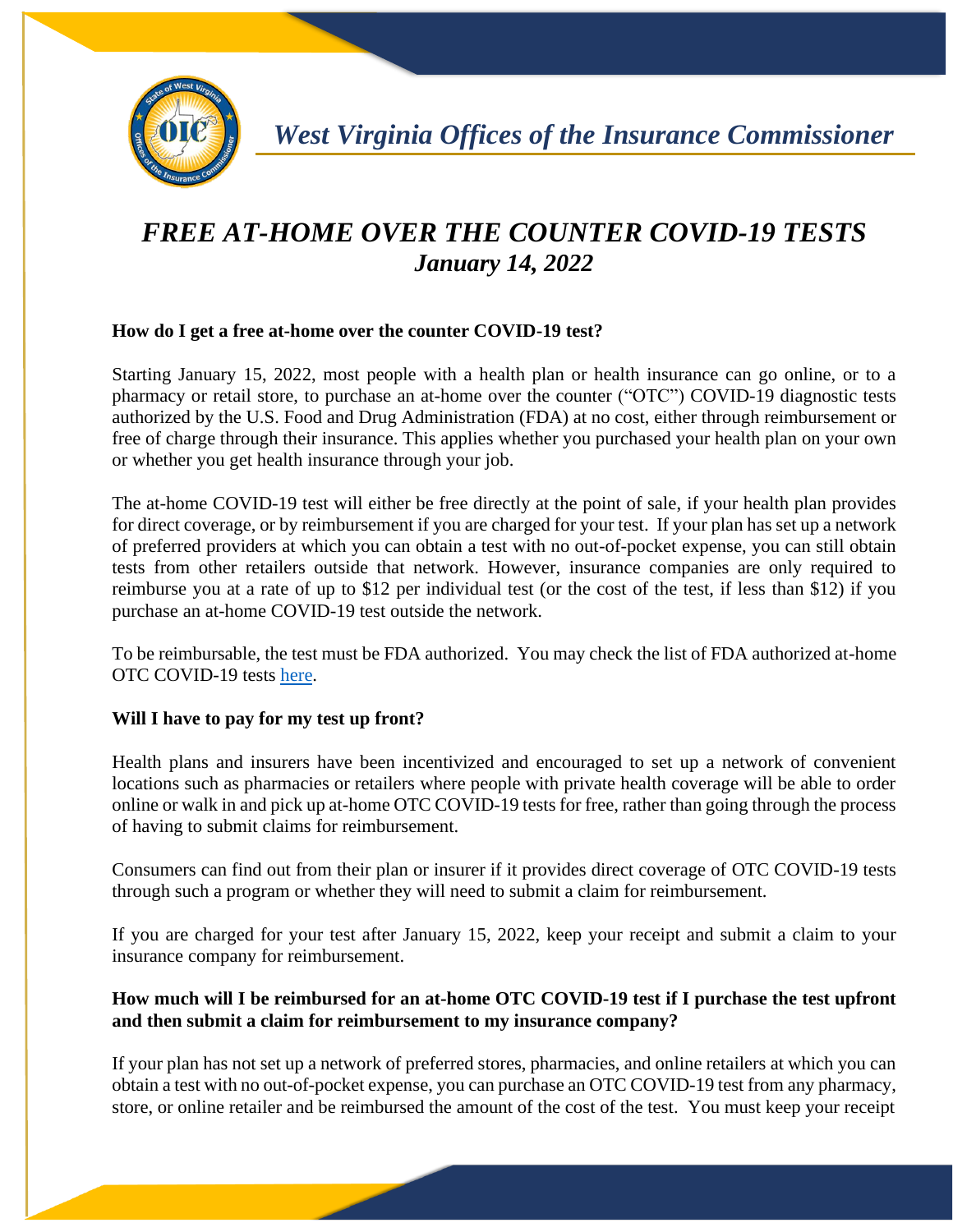and submit a claim to your insurance company for reimbursement. For example, if you buy a two-pack of tests for \$34, the plan or insurer would reimburse \$34.

If your plan has set up a network of preferred stores, pharmacies, and online retailers at which you can obtain a test with no out-of-pocket expense, you can still obtain tests from other retailers outside of that network. However, your plan is only required to reimburse you at a rate of up to \$12 per individual test (or the cost of the test, if less than \$12). Save your receipt(s) to submit to your plan for reimbursement at a rate of at least \$12 per individual test (or the cost of the test, if less than \$12).

#### **What if I can't afford to pay for the at-home OTC COVID-19 tests upfront?**

Health plans and insurers have been incentivized to set up a network of convenient options across the country, such as pharmacies and retailers, where people will be able to order online or walk in and pick up at-home OTC COVID-19 tests for free rather than going through the process of having to submit claims for reimbursement. Consumers can find out from their plan or insurer if it is providing direct coverage of OTC COVID-19 tests through such a network of preferred pharmacies or retailers.

You can also access free testing in the community. The West Virginia Department of Health and Human Services ("DHHR") provides a website with a list of free COVID-19 testing events throughout the state. You may check the list on the DHHR's website [here.](https://dhhr.wv.gov/COVID-19/Pages/testing.aspx)

You may also check with your local county health department.

## **What if I already bought and paid for at-home OTC COVID-19 tests? Can I still get reimbursement for those?**

Plans and insurers are required to cover at-home OTC COVID-19 tests purchased on or after January 15, 2022. Plans or issuers may, but are not required by federal law to, provide such coverage for at-home OTC COVID-19 tests purchased before January 15, 2022. Contact your health plan to inquire about getting reimbursed for tests purchased before January 15, 2022.

#### **If I pay up-front, how do I get reimbursed?**

If you are charged for your test, keep your receipt and submit a claim to your health plan or insurer for reimbursement. You can find out directly from your plan or insurer how to submit reimbursement claims. Health plans and insurers are not permitted to design their reimbursement process in a way that unduly delays your reimbursement. They should not require a prescription or a note from your provider.

#### **How long will it take to receive my reimbursement from my plan?**

Health plans and insurers are encouraged to provide prompt reimbursement for claims for at-home tests, and consumers can find out directly from their plan how their claims process works and ask questions about reimbursement timing.

### **How many tests can I get reimbursed for?**

Health plans must cover eight (8) individual at-home OTC COVID-19 tests per person enrolled in the plan per month. That means a family of four can get thirty-two (32) tests per month for free.